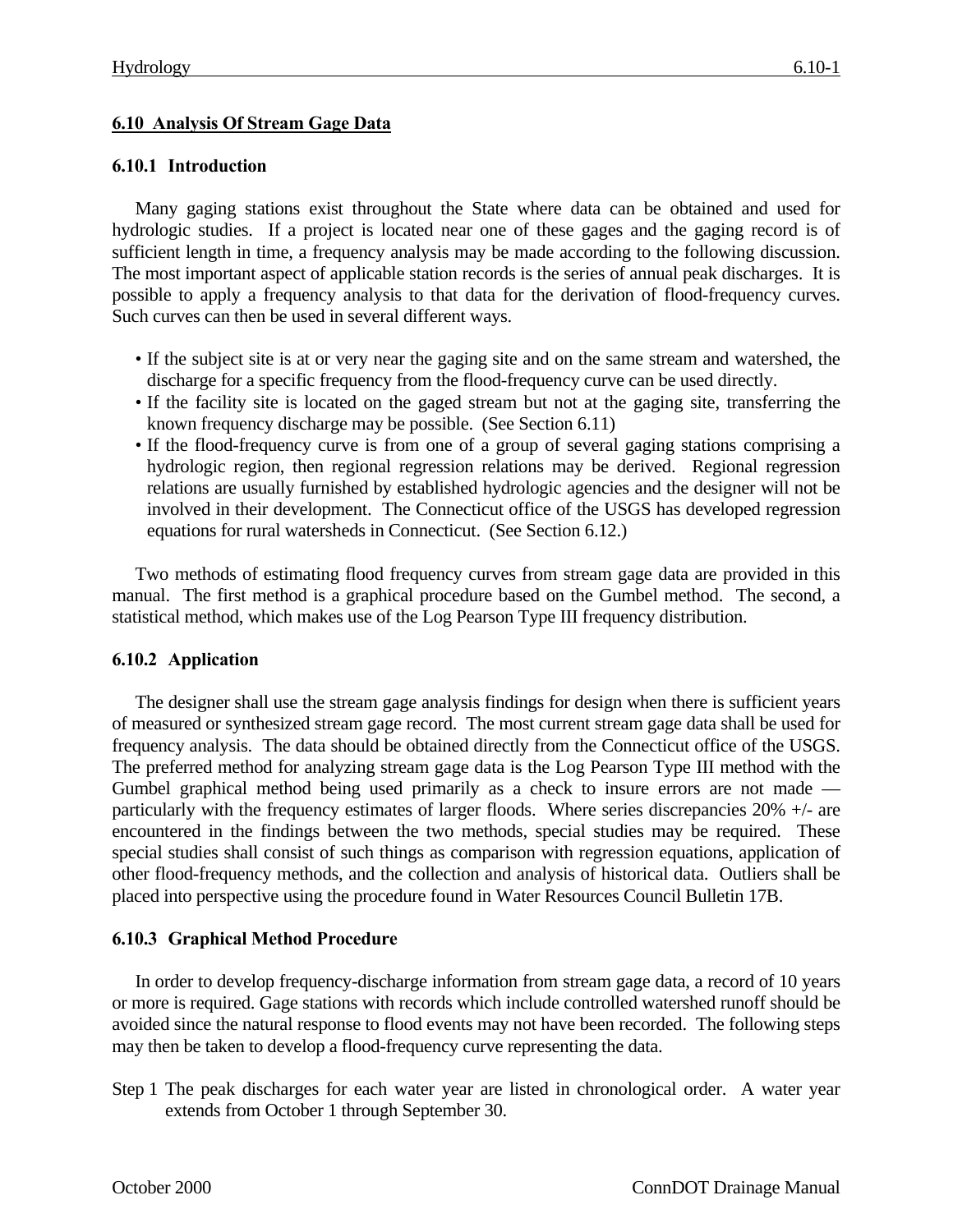- Step 2 After the discharges have been listed, they are then numbered in order of their magnitude; that is, the highest discharge for a particular gaging station is assigned the number 1, then next highest 2 and so on. The numbering system will indicate the relative distribution of floods during a given period of years.
- Step 3 The probability of exceedence, also called the plotting position, for each annual peak flow is computed using the formula:

$$
plotting position = M/(N+1)
$$
\n(6.3)

Where:  $N =$  number of years of record

 $M =$ rank of a given flood beginning with 1

The reciprocal of the plotting position,  $(N + 1)/M$ , is the recurrence interval in years.

The recurrence interval vs. discharge for each year is plotted on commercially available logprobability paper, with the recurrence interval or plotting position as the x-axis and the magnitude of the associated discharge as the y-axis log scale. The data plots shown on the graph illustrate the frequency distribution of the floods for a given station.

Step 5 If Gumbel paper is used the points should theoretically tend to fall in a straight line. This special paper has been developed so that sample data will plot as a straight line if the data are distributed according to the formula:

| $F(Q) = e^{-x}$ | (6.4) |
|-----------------|-------|
|                 |       |

|  | Where: $\mathbf{x} = e^{\alpha(Q - \beta)}$ | (6.5) |
|--|---------------------------------------------|-------|
|  | $\alpha$ = 1.281/S                          | (6.6) |
|  | $\beta$ = Q' - 0.450 S                      | (6.7) |
|  | $Q =$ mean flow                             |       |
|  |                                             |       |

 $Q'$  = mean peak

 $S =$ standard deviation

This paper is not available commercially, but most USGS offices have prepared forms of the paper on which the horizontal scale has been transformed by the double-logarithmic transform of Equation 6.4.

- Step 6 The recurrence interval and corresponding discharge is believed reliable up to a point where the points fall appreciably out of line. Values read beyond this point are less reliable. Extrapolation beyond the limits of the plotted points is not recommended.
- Step 7 This frequency curve applies only to the point on the stream at which the gage is located. The use of the flood frequency curve is as follows: enter with the desired frequency or RI and read up to the geometric mean line, then move across to the discharge scale for the design discharge. The reverse procedure is used when a discharge is known and information on frequency is desired.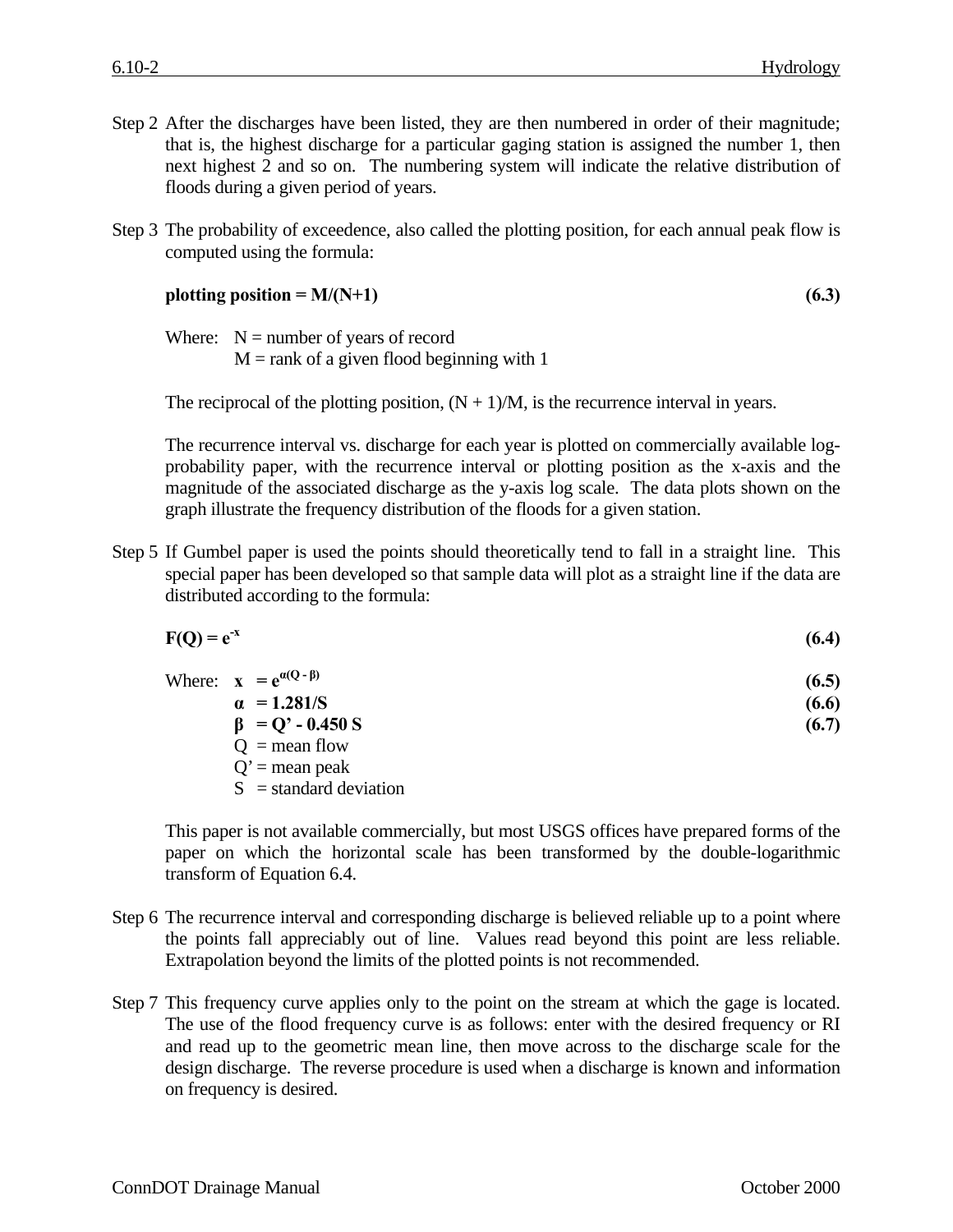Step 8 Flood frequency curves can also be plotted with stream stage rather than discharge as the ordinate. This is somewhat more convenient when checking high water elevations at a bridge site.

The analysis of gaged data permits an estimate of the peak discharge for the desired return period at a particular site. A best fit line can be drawn through the data points by eye, and the peak flow corresponding to the desired return period could be extracted from the curve. This is a very subjective method and each designer may derive different estimates from the same data set. Experience has shown that statistical frequency distributions may be more representative of naturally occurring floods and can be reliable when used for prediction. Although several different distributions are used for frequency analysis, experience has shown the log-Pearson Type III distribution to be one of the most useful. The log-Pearson III distribution and the process of fitting it to a particular data sample are described in detail in Water Resources Council Bulletin 17B, "Guidelines for Determining Flood Flow Frequency," 1981. The following abbreviated procedure is taken from that publication.

In the course of preparing a frequency analysis for a particular watershed, the designer will undoubtedly encounter situations where further adjustments to the data are necessary. Special handling of outliers, historical data, incomplete data, and zero flow years is covered in detail in Bulletin 17B.

The computer system HYDRAIN provides the Log Pearson III flood frequency analysis. The analysis follows the Bulletin 17B guidelines for the calculation of a log-Pearson frequency curve based on the mean, standard deviation and skewness of the logarithms of the recorded annual peak flows.

### **6.10.4 Statistical Method Procedure**

The log-Pearson Type III distribution is the recommended statistical method. This method is defined by three standard statistical parameters: the mean, standard deviation and coefficient of skew. These parameters are determined from the data sample, which normally consists of the peak annual flows for a period of record. Formulas for the computation of these parameters are given below:

$$
Q = (\Sigma X) / N \tag{6.8}
$$

Where:  $N =$  number of observations and X is the logarithm of the annual peak.

The standard deviation of logs is:

$$
S_{L} = \left\{ \left[ \sum X^{2} - (\sum X)^{2} / N \right] / \left[ N - 1 \right] \right\}^{\frac{1}{2}}
$$
(6.9)

The coefficient of skew of logs is:

$$
G = [N^{2}(\Sigma X^{3}) - 3N(\Sigma X)(\Sigma X^{2}) + 2(\Sigma X)^{3}] / [N(N - 1)(N - 2)S_{L}^{3}]
$$
\n(6.10)

Using these three parameters, the magnitude of the flood of the desired frequency can be determined from the equation.